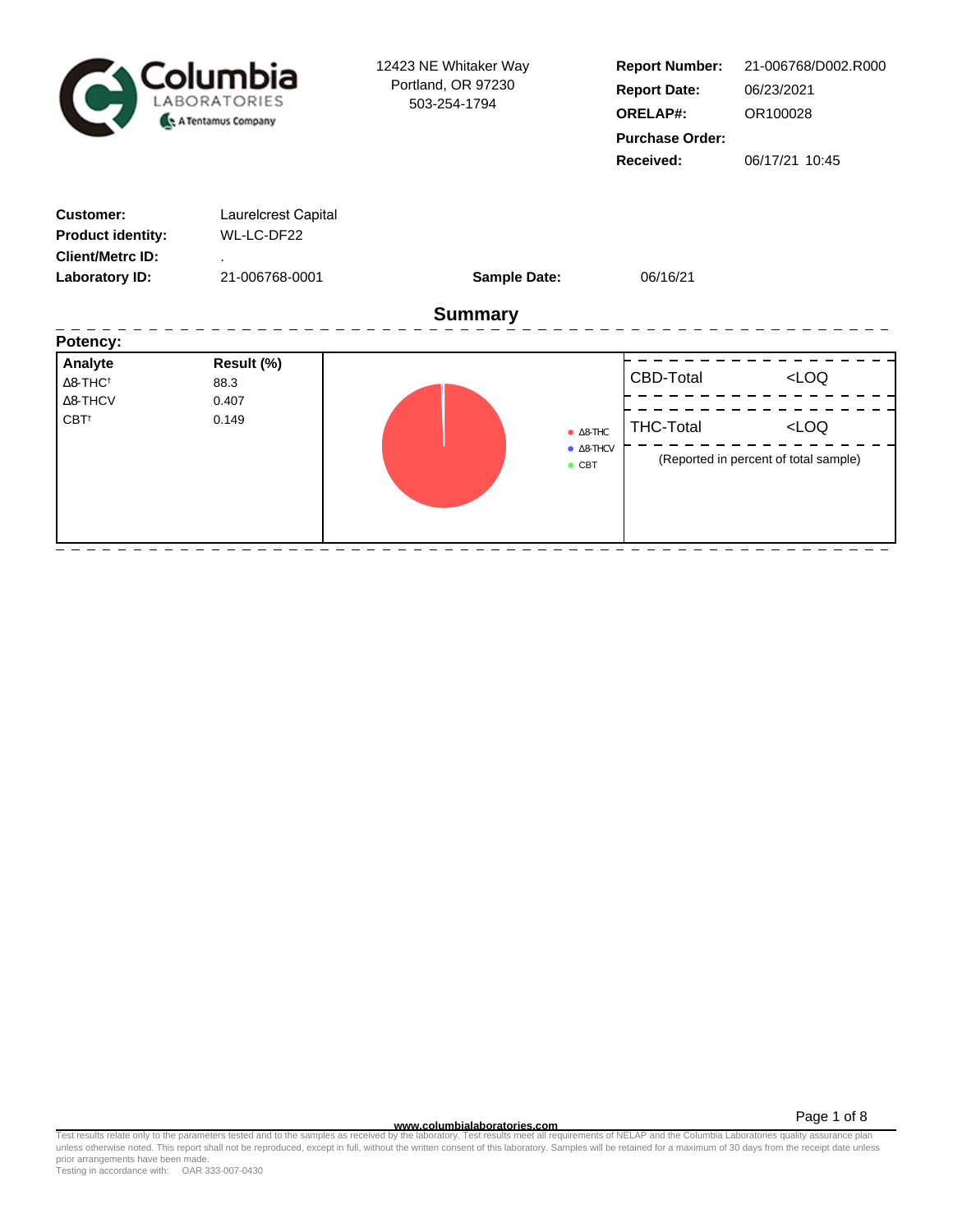

12423 NE Whitaker Way Portland, OR 97230 503-254-1794

| <b>Report Number:</b>  | 21-006768/D002.R000 |  |  |  |  |
|------------------------|---------------------|--|--|--|--|
| <b>Report Date:</b>    | 06/23/2021          |  |  |  |  |
| <b>ORELAP#:</b>        | OR100028            |  |  |  |  |
| <b>Purchase Order:</b> |                     |  |  |  |  |
| Received:              | 06/17/21 10:45      |  |  |  |  |

| <b>Customer:</b>            | <b>Laurelcrest Capital</b><br>12033 12th Ave NW    |
|-----------------------------|----------------------------------------------------|
|                             | Seattle WA 98177<br>United States of America (USA) |
| <b>Product identity:</b>    | WL-LC-DF22                                         |
| <b>Client/Metrc ID:</b>     |                                                    |
| <b>Sample Date:</b>         | 06/16/21                                           |
| Laboratory ID:              | 21-006768-0001                                     |
| <b>Evidence of Cooling:</b> | No                                                 |
| Temp:                       | 22.2 °C                                            |

## **Sample Results**

| Potency                         | Method J AOAC 2015 V98-6 (mod) |                      |            |              | Units % | <b>Batch: 2105506</b> | Analyze: 6/22/21 7:43:00 AM |                  |
|---------------------------------|--------------------------------|----------------------|------------|--------------|---------|-----------------------|-----------------------------|------------------|
| Analyte                         | As<br>Received                 | <b>Dry</b><br>weight | <b>LOQ</b> | <b>Notes</b> |         |                       |                             |                  |
| CBC                             | $<$ LOQ                        |                      | 0.0837     |              |         |                       |                             |                  |
| CBC-At                          | $<$ LOQ                        |                      | 0.0837     |              |         |                       |                             |                  |
| CBC-Total <sup>t</sup>          | $<$ LOQ                        |                      | 0.157      |              |         |                       |                             | $\bullet$ 8-THC  |
| CBD                             | $<$ LOQ                        |                      | 0.0837     |              |         |                       |                             | $\bullet$ 8-THCV |
| CBD-A                           | $<$ LOQ                        |                      | 0.0837     |              |         |                       |                             | $\bullet$ CBT    |
| CBD-Total                       | $<$ LOQ                        |                      | 0.157      |              |         |                       |                             |                  |
| <b>CBDV</b> <sup>t</sup>        | $<$ LOQ                        |                      | 0.0837     |              |         |                       |                             |                  |
| CBDV-A <sup>t</sup>             | $<$ LOQ                        |                      | 0.0837     |              |         |                       |                             |                  |
| CBDV-Total <sup>t</sup>         | $<$ LOQ                        |                      | 0.156      |              |         |                       |                             |                  |
| $CBE^{\dagger}$                 | $<$ LOQ                        |                      | 0.0837     |              |         |                       |                             |                  |
| $CBG^{\dagger}$                 | $<$ LOQ                        |                      | 0.0837     |              |         |                       |                             |                  |
| $CBG-A^{\dagger}$               | $<$ LOQ                        |                      | 0.0837     |              |         |                       |                             |                  |
| <b>CBG-Total</b>                | $<$ LOQ                        |                      | 0.156      |              |         |                       |                             |                  |
| $CBL$ <sup>†</sup>              | $<$ LOQ                        |                      | 0.0837     |              |         |                       |                             |                  |
| CBL-At                          | $<$ LOQ                        |                      | 0.0837     |              |         |                       |                             |                  |
| CBL-Total <sup>t</sup>          | $<$ LOQ                        |                      | 0.157      |              |         |                       |                             |                  |
| <b>CBN</b>                      | $<$ LOQ                        |                      | 0.0837     |              |         |                       |                             |                  |
| CBT <sup>t</sup>                | 0.149                          |                      | 0.0837     |              |         |                       |                             |                  |
| $\Delta$ 8-THC <sup>†</sup>     | 88.3                           |                      | 0.837      |              |         |                       |                             |                  |
| $\Delta$ 8-THCV                 | 0.407                          |                      | 0.0837     |              |         |                       |                             |                  |
| $\Delta$ 9-THC                  | $<$ LOQ                        |                      | 0.0837     |              |         |                       |                             |                  |
| THC-A                           | $<$ LOQ                        |                      | 0.0837     |              |         |                       |                             |                  |
| <b>THC-Total</b>                | $<$ LOQ                        |                      | 0.157      |              |         |                       |                             |                  |
| <b>THCV<sup>t</sup></b>         | $<$ LOQ                        |                      | 0.0837     |              |         |                       |                             |                  |
| THCV-A <sup>+</sup>             | $<$ LOQ                        |                      | 0.0837     |              |         |                       |                             |                  |
| THCV-Total <sup>t</sup>         | $<$ LOQ                        |                      | 0.156      |              |         |                       |                             |                  |
| Total Cannabinoids <sup>+</sup> | 88.9                           |                      |            |              |         |                       |                             |                  |

**WWW.columbialaboratories.com**<br>unless otherwise noted. This report shall not be reproduced, except in full, without the written consent of this laboratory. Samples will be retained for a maximum of 30 days from the receipt